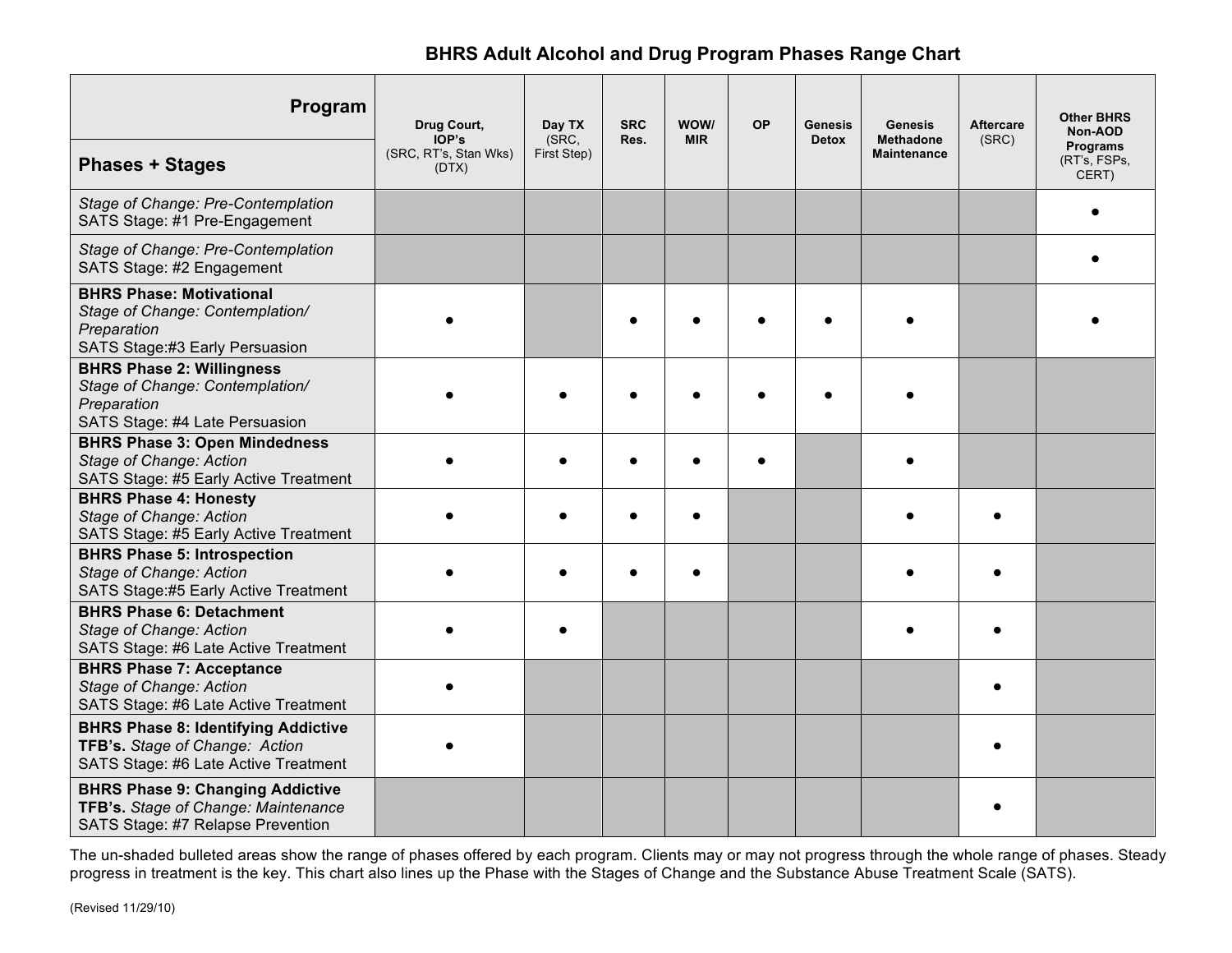# **ALCOHOL AND DRUG CROSS-SYSTEM RECOVERY PHASES FOR ADULTS AND OLDER ADOLESCENTS**

## PHASE DESCRIPTIONS:

### **PHASE 1: MOTIVATIONAL:**

Education, intervention, and motivational services can be effective in building willingness, openmindedness and honesty, which are essential to the recovery process. The main goals of the motivational phase are to increase receptiveness to Alcohol and Other Drug services (AOD), increase expression of honest ambivalence, increase awareness of abuse and/or dependence and instill hope that recovery is possible. Additionally, the desire for a reduction in substance use and/or complete abstinence may be expressed. Some individuals may progress through the motivational phase based on personal acknowledgement of negative consequences, while others may require additional professional services. Peer and professional engagement and motivational counseling are often effective.

#### **PHASE 2: WILLINGNESS:**

Given establishment of motivation for change, one becomes willing to examine their own life and begins to recognize and verbalize the relationship between substance use and negative consequences. Initial abstinence is established and/or continued for a significant period. Additionally, acceptance of the need for recovery groups and self-help are increased, as evidenced by group attendance.

**PHASE 3: OPEN MINDEDNESS:** Participates in groups and becomes open to giving and receiving feedback. An effort to follow treatment recommendations and peer recovery group suggestions is observed. Understanding of the relationship between negative consequences and substance use is increased. Identification with the peer recovery group is observed and positive aspects of recovery are verbalized. Additionally, a commitment to full abstinence is established as evidenced by a significant increase in clean time.

#### **PHASE 4: HONESTY:**

As trust in the group, the counselor, and the recovery process develops, the potential for honesty with oneself and others may occur. Honesty is the foundation of recovery, which enables one to begin breaking through their denial. Through authentic self-disclosure, one begins to experience honesty as a healthier choice. Recognition of one's positive and negative traits is increased.

#### **PHASE 5: INTROSPECTION:**

Following establishment of willingness, open-mindedness, and honesty, one begins to accept ownership of their addiction. Identification of one's current addictive nature may include euphoric recall of substance use, awfulizing of recovery, magical thinking, obsessive and compulsive behaviors, cognitive distortions (stinking thinking), and other triggers.

#### **PHASE 6: DETACHMENT:**

Individual begins to detach from the old thoughts and feelings of euphoric recall of substance use, awfulizing of recovery, magical thinking, obsessive and compulsive behaviors, cognitive distortions (stinking thinking), and other triggers. A general understanding of addiction is developed. May begin to gain emotional distance from ongoing inner struggle related to alcohol and drugs. Hopefulness and trust in recovery increases.

### **PHASE 7: ACCEPTANCE:**

One begins to recognize and accept one's own addiction. Individual is able to think and talk about their own addiction without denial, shame, guilt or pain. The self-empowerment that accompanies the acceptance of the powerlessness over alcohol and drug use begins to be experienced. A spiritual dimension is often present.